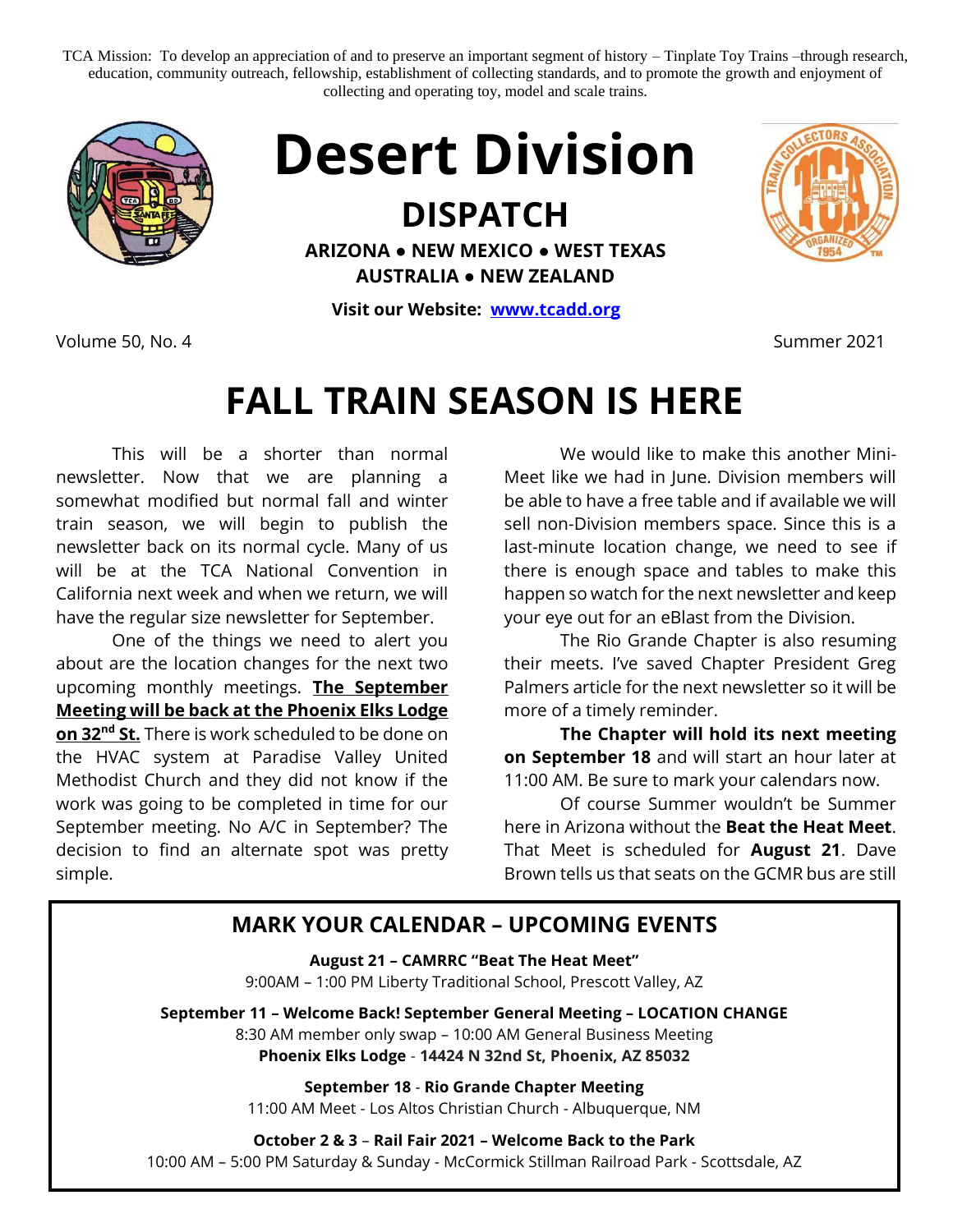**- 2 -**

available, so contact him quickly if you'd like to do the show but leave the driving to someone else**.** 

As I mentioned many of us will be over in California attending the TCA National Convention. We will be running our module trailer during the convention week and hope to have several live broadcasts from the convention on our facebook page. They will happen at various times so be sure to stop in and subscribe to the Division page so you can be alerted when a new post appears.

If you read the latest, July 2021, issue of the TC Quarterly you might have noticed that there will be a special FEMA Covid Boxcar offered at the convention for auction.

I thought No-Cal member Dr. Robert Lieberson's idea was fantastic. Setting the political rhetoric aside, one inescapable fact is that we have all struggled with the effects of the pandemic.



As Mark Boyd described in the article, Dr. Lieberson's idea was to make a FEMA/National Guard train. I contacted Peter Atonna (who else) and we discussed several ideas that we could use to commemorate the Division's 50<sup>th</sup> Anniversary year that was so deeply affected by the pandemic.

The result will be unveiled at the TCA Convention first and run on the module both at the convention and then throughout the rest of the year.

But like I stated we all have suffered these past months, so we made a few extra. One will be mint in the box and raffled in December. Our goal will be to sell 100 tickets like the Hudson drawing and sell them for \$10 each. That drawing will be held at the 50<sup>th</sup> Anniversary Party. We will have the runner on display at the September Meet. Peter did his magic as we used the Division 2009 Celebrate America "Wavy Flag" Mint Car. Trust me, it looks fantastic in person.

Our hardest task was obtaining the used empty Pfizer vaccination bottles. We did not have access to the thousands of empty bottles the good doctor had, and it required building a degree of trust with various pharmacies that we are not using them for nefarious purposes. The out-of-pocket costs to obtain the 2009 car in the secondary market, the electronic mods that Peter installed, and "the chase" of securing the bottles will make this quite an exceptional car.



I'll go over the mods that were needed to make this car happen at the September Meet. We will also have the tickets for your chance to win it for sale as well. Remember we will only sell 100 tickets, when they are gone, they're gone and so will be your chance to win this most unique car.

As I mentioned we are back to normal with some of our events still in the early planning stages. The Delta variant has given us some slight issues but nothing that will have the same consequences that we went through last year.

**Rail Fair is planned for the weekend of October 2<sup>nd</sup> and 3<sup>rd</sup>**. We will have the trailer at the park for the weekend and would love you to volunteers for a time slot to run trains.

**The October Meet will be on October 9 th .** There is a location change, and we will be meeting back **at Paradise Valley United Methodist Church** (PVUMC) on Lincoln Dr. It will be a regular meet will member selling beginning at 8:30 and the general meet beginning at 10 AM.

**The Fall Train Auction will be at PVUMC on November 20th** Auction catalogs go on sale at the September Meet.

**The November Train Show will be November 27** at the Shrine Auditorium in Phoenix. Table registration will begin in early September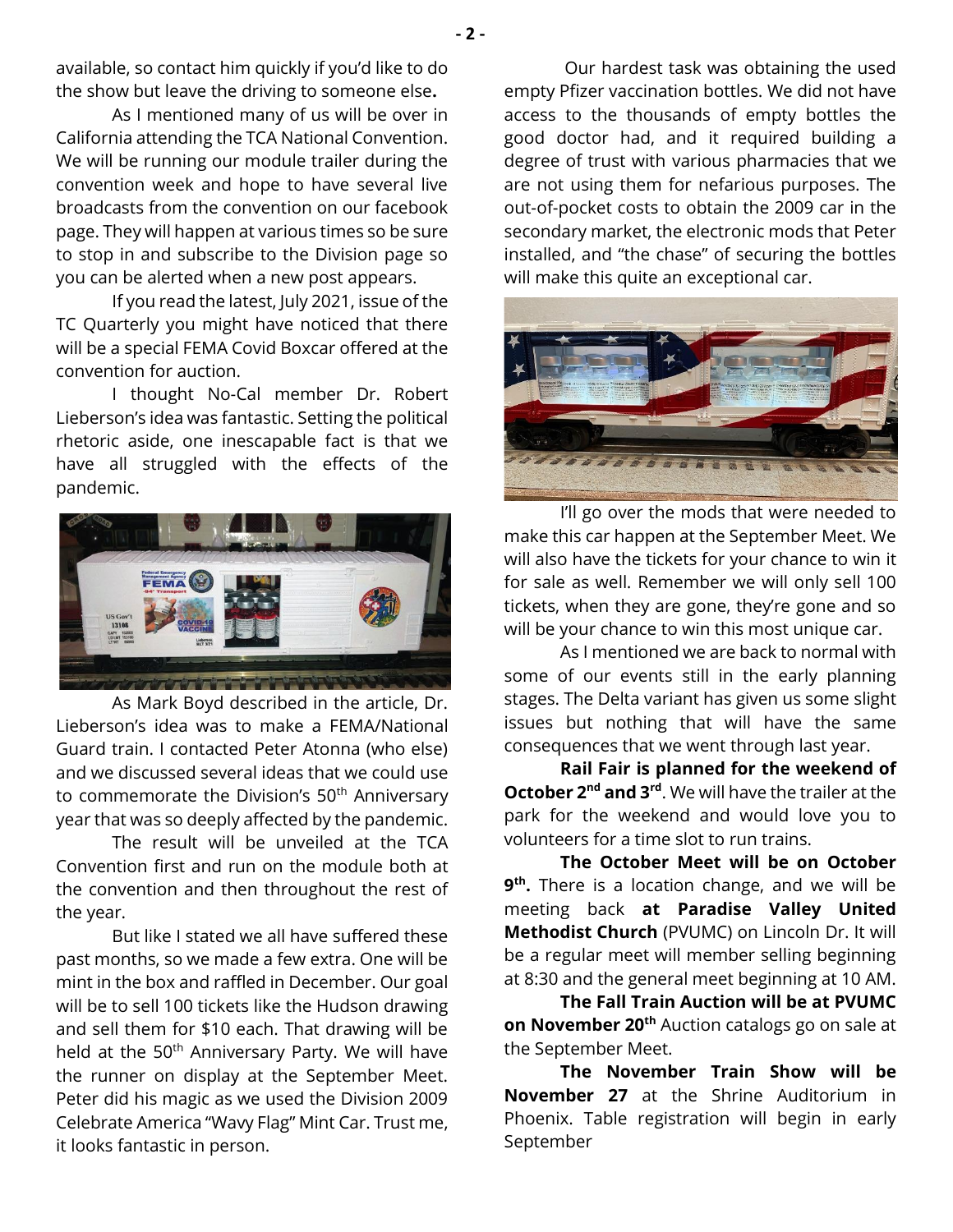## **Presidents Message**

Dear Friends,

I must apologize for the lateness for the summer edition of the newsletter. I've had a couple of minor hiccups with my health, but everything seems to be back on track with some medication changes. I'm looking forward to taking the trailer module to California next week and run trains rather than be in meetings all day.

Our fellow members over in Western Division have had quite a challenge putting together the convention and we will support them to the fullest and hope you will as well. Yes, I know it's SoCal and all that, but we had their support when we hosted our convention here in Phoenix and everyone said, "Are you crazy? Arizona in June?"

We continue to tip-toe through all the changes the current Delta variant is throwing our way. While it is serious, it is not having the same adverse impact of last year. We will continue to have safety measures in place at all our meets. If you need a mask, ask. We have them available as well as hand sanitizer and will have them at every event for the foreseeable future.

I have looked at the fall event schedule and am encouraged to see that all the clubs are coming back to full strength, starting with the Beat the Heat Meet. I will be with the module over at the convention rather than in Prescott, but I will be with you in spirit. What a great history we have with that meet and who can ever forget the old days when we, well some of us, waxed so eloquently about a pancake breakfast at 4-B's in Black Canyon City?

Working with the auction committee I've had a sneak peek at some of the items in the upcoming auctions. I've already begun to save some extra pennies. Since I've begun to downsize, I've got some room for new acquisitions. Looks like I will need to work on my auction poker face.

Unfortunately coming out of the recent shutdown our proposed new meeting home on 32<sup>nd</sup> St. has had a change of heart, or should I say a change of price. The price we had agreed on prior to the pandemic for a new meeting location has changed. For the smaller size meeting room the price has gone up considerably. We have removed them as an option for future meetings. While PVUMC fits our needs and price point, as does the Elks Lodge both have some limitations for our monthly meets. The search will continue but thankfully for the short term we have two very good locations we can fall back on.

Speaking of location changes, we will be back at the Elks Lodge for September. If you were with us in June, you might have noticed that the HVAC at Paradise Valley United was struggling along. Replacement costs and availability hampered a quicker replacement schedule, and they could not guarantee that it would be repaired in time for our meeting, so we switched back to the Elks Lodge.

We would like to kick off the fall train season how we left off in June with a mini meet opening the doors to the public. Many came to our outdoor Parking Lot Meets at the Elks Lodge. We are hopeful for similar results even if we move indoors. We know it will be a smaller meet but think it could be successful. As the old adage goes, you never know unless you try. Stay tuned as we work out the details.

The next newsletter will be more back on schedule with photos and stories from the June Meet, the Beat the Heat Meet and of course the convention.

I am looking forward to the fall and looking forward to greeting you after such a long time away. It's always been our friendships and fun times we share together that makes the hobby so enjoyable for me.

Stay safe, I hope to see you soon.

- *Chris*